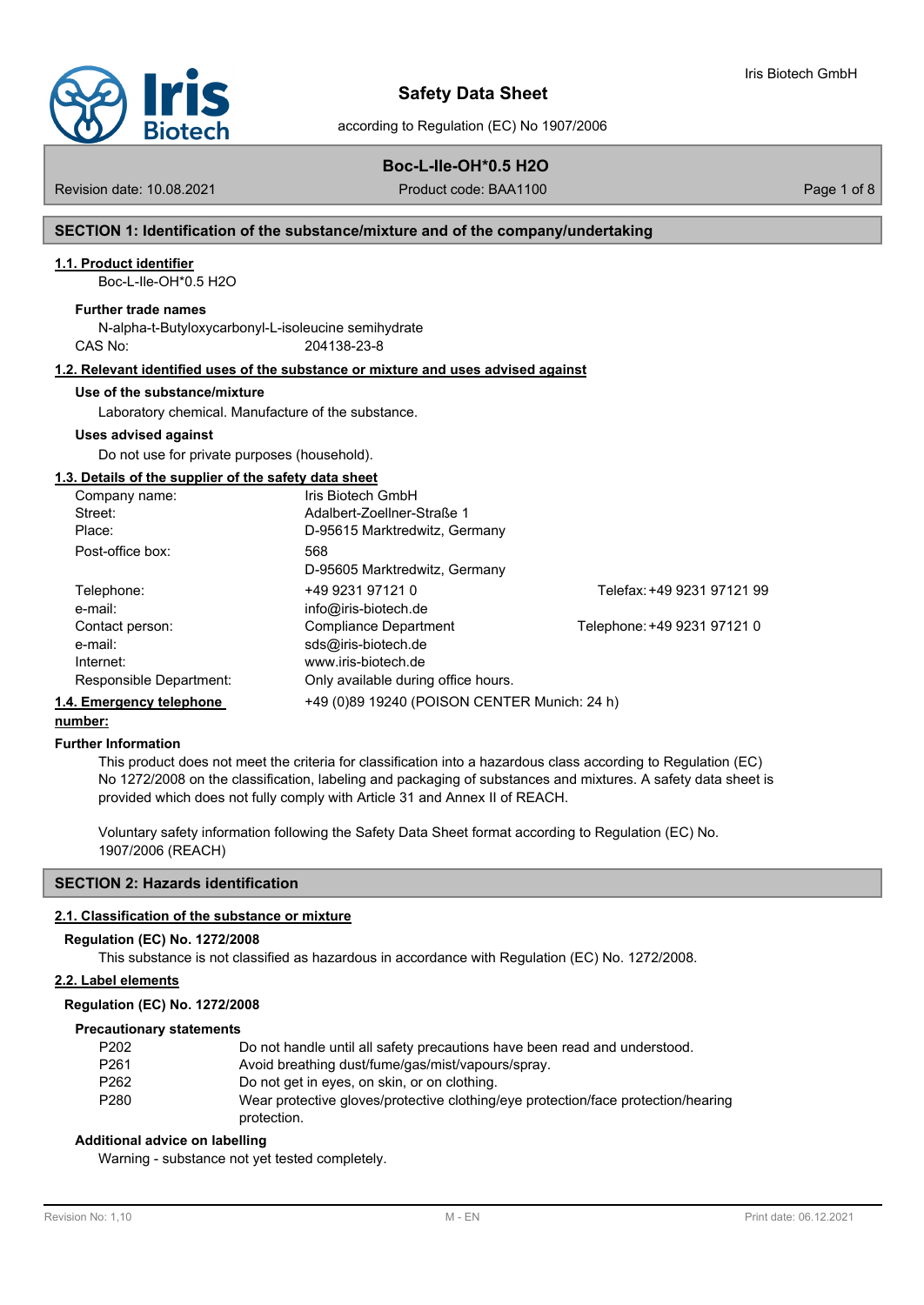

# **Boc-L-Ile-OH\*0.5 H2O**

Revision date: 10.08.2021 **Product code: BAA1100** Product code: BAA1100

## **2.3. Other hazards**

No information available.

## **SECTION 3: Composition/information on ingredients**

#### **3.1. Substances**

## **Chemical characterization**

| N-alpha-t-Butyloxycarbonyl-L-isoleucine semihydrate |                   |  |
|-----------------------------------------------------|-------------------|--|
| Sum formula:                                        | C11H21NO4*0.5 H2O |  |
| Molecular weight:                                   | 231.29*9.01 g/mol |  |

## **SECTION 4: First aid measures**

## **4.1. Description of first aid measures**

## **General information**

In case of accident or unwellness, seek medical advice immediately (show directions for use or safety data sheet if possible).

#### **After inhalation**

Provide fresh air. Remove casualty to fresh air and keep warm and at rest. In case of irregular breathing or respiratory arrest provide artificial respiration.

In all cases of doubt, or when symptoms persist, seek medical advice.

#### **After contact with skin**

Wash with plenty of water. Take off contaminated clothing and wash it before reuse. After contact with skin, wash immediately with plenty of water and soap.

In all cases of doubt, or when symptoms persist, seek medical advice.

## **After contact with eyes**

Rinse immediately carefully and thoroughly with eye-bath or water. If product gets into the eye, keep eyelid open and rinse immediately with large quantities of water, for at least 5 minutes. Subsequently consult an ophthalmologist.

#### **After ingestion**

Rinse mouth immediately and drink plenty of water. Rinse mouth thoroughly with water. Never give anything by mouth to an unconscious person or a person with cramps.

In all cases of doubt, or when symptoms persist, seek medical advice.

# **4.2. Most important symptoms and effects, both acute and delayed**

No information available.

# **4.3. Indication of any immediate medical attention and special treatment needed**

Treat symptomatically.

# **SECTION 5: Firefighting measures**

## **5.1. Extinguishing media**

# **Suitable extinguishing media**

Co-ordinate fire-fighting measures to the fire surroundings. Water spray. alcohol resistant foam. Dry extinguishing powder. Carbon dioxide (CO2). Sand.

## **Unsuitable extinguishing media**

High power water jet.

# **5.2. Special hazards arising from the substance or mixture**

Non-flammable. Thermal decomposition can lead to the escape of irritating gases and vapours. In case of fire may be liberated: Carbon dioxide (CO2). Carbon monoxide (CO). Nitrogen oxides (NOx).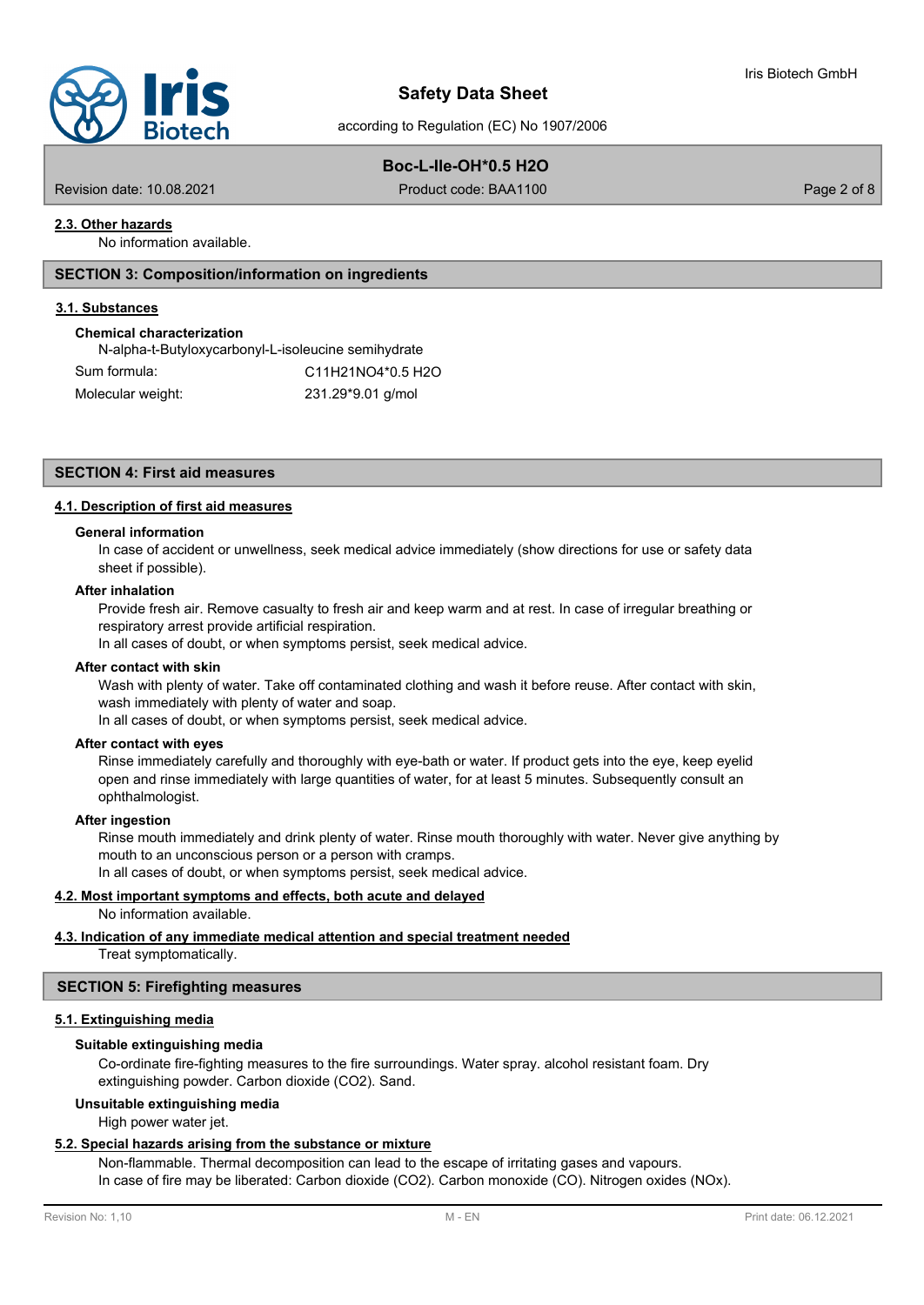# **Safety Data Sheet**

according to Regulation (EC) No 1907/2006

# **Boc-L-Ile-OH\*0.5 H2O**

Revision date: 10.08.2021 **Product code: BAA1100** Product code: BAA1100

# **5.3. Advice for firefighters**

In case of fire: Wear self-contained breathing apparatus.

# **Additional information**

Usual measures for fire prevention.

## **SECTION 6: Accidental release measures**

## **6.1. Personal precautions, protective equipment and emergency procedures**

#### **General advice**

Provide adequate ventilation. Avoid breathing dust/fume/gas/mist/vapours/spray. Avoid contact with skin, eyes and clothes. Wear personal protection equipment. In case of fire: Evacuate area.

#### **6.2. Environmental precautions**

Do not allow to enter into soil/subsoil. Do not allow to enter into surface water or drains.

#### **6.3. Methods and material for containment and cleaning up**

#### **Other information**

Take up mechanically. Take up mechanically, placing in appropriate containers for disposal. Avoid dust formation.

Clear contaminated areas thoroughly.

## **6.4. Reference to other sections**

Safe handling: see section 7 Personal protection equipment: see section 8 Disposal: see section 13

Treat the recovered material as prescribed in the section on waste disposal.

## **SECTION 7: Handling and storage**

#### **7.1. Precautions for safe handling**

#### **Advice on safe handling**

Provide adequate ventilation. Avoid dust formation. Avoid breathing dust/fume/gas/mist/vapours/spray. Avoid contact with skin, eyes and clothes.

## **Advice on protection against fire and explosion**

Usual measures for fire prevention.

### **Advice on general occupational hygiene**

Take off contaminated clothing. Wash hands before breaks and after work. When using do not eat, drink, smoke, sniff. Avoid contact with skin, eyes and clothes. Provide adequate ventilation.

#### **7.2. Conditions for safe storage, including any incompatibilities**

#### **Requirements for storage rooms and vessels**

Keep container tightly closed in a cool, well-ventilated place. Handle and store contents under inert gas. Protect from moisture. storage temperature: +2°C - +8°C

## **Hints on joint storage**

No special measures are necessary.

## **7.3. Specific end use(s)**

Apart from the uses mentioned in section 1.2 no other specific uses are stipulated.

## **SECTION 8: Exposure controls/personal protection**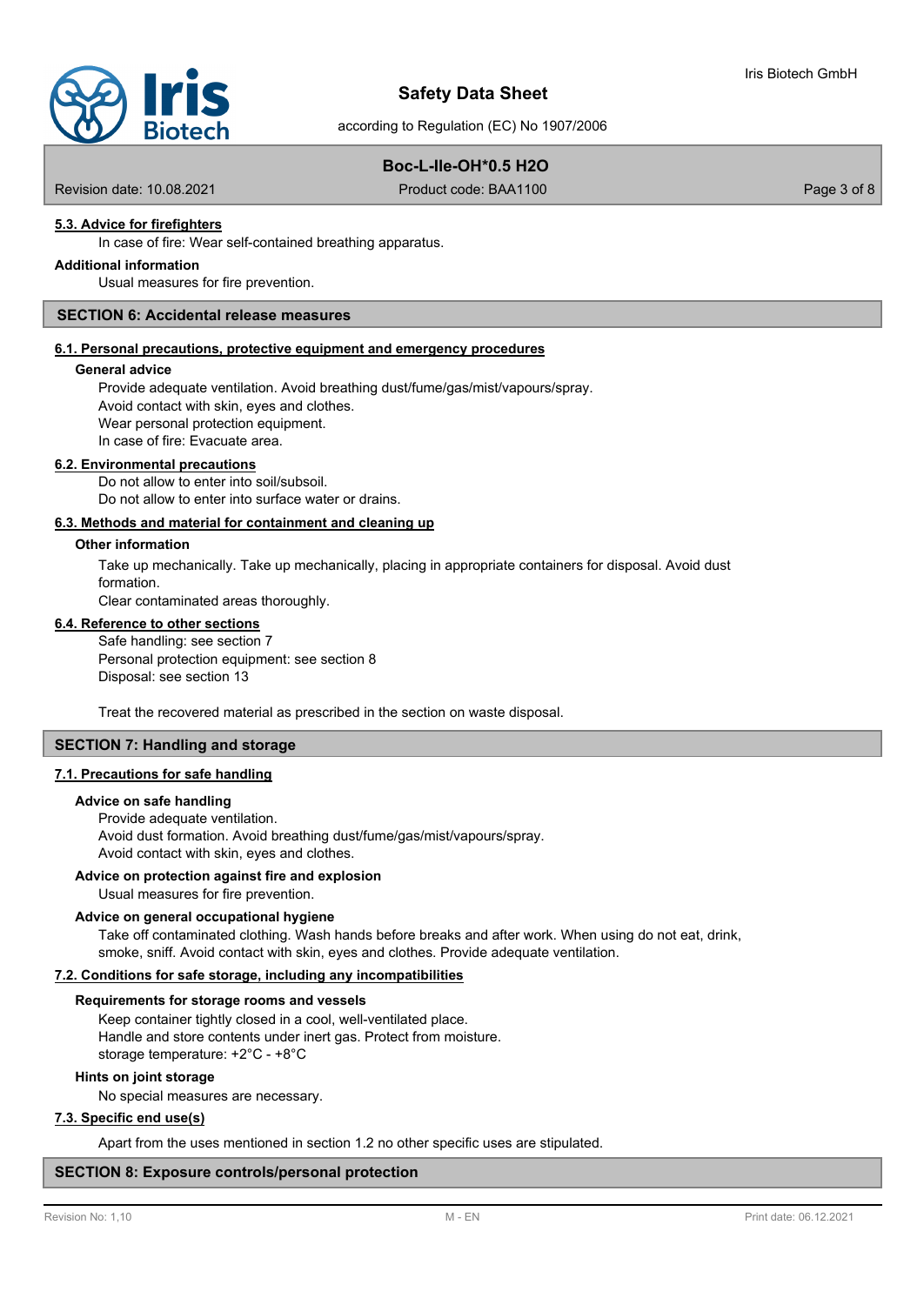

# **Boc-L-Ile-OH\*0.5 H2O**

Revision date: 10.08.2021 **Product code: BAA1100** Product code: BAA1100

## **8.1. Control parameters**

## **Additional advice on limit values**

To date, no national critical limit values exist.

## **8.2. Exposure controls**

## **Appropriate engineering controls**

The receiver of our product is singularly responsible for adhering to existing laws and regulations.

#### **Individual protection measures, such as personal protective equipment**

**Eye/face protection**

Wear eye/face protection.

#### **Hand protection**

When handling with chemical substances, protective gloves must be worn with the CE-label including the four control digits. The quality of the protective gloves resistant to chemicals must be chosen as a function of the specific working place concentration and quantity of hazardous substances. For special purposes, it is recommended to check the resistance to chemicals of the protective gloves mentioned above together with the supplier of these gloves. Wear suitable gloves.

## **Skin protection**

Use of protective clothing.

## **Respiratory protection**

In case of inadequate ventilation wear respiratory protection. If technical exhaust or ventilation measures are not possible or insufficient, respiratory protection must be worn.

#### **Environmental exposure controls**

Discharge into the environment must be avoided.

## **SECTION 9: Physical and chemical properties**

# **9.1. Information on basic physical and chemical properties**

| <u>. Information on basic physical and chemical properties</u> |                                  |
|----------------------------------------------------------------|----------------------------------|
| Physical state:                                                | solid                            |
| Colour:                                                        | white/ whitish                   |
| Odour:                                                         | No data available                |
| Odour threshold:                                               | not determined                   |
| Changes in the physical state                                  |                                  |
| Melting point/freezing point:                                  | not determined                   |
| Boiling point or initial boiling point and<br>boiling range:   | not determined                   |
| Sublimation point:                                             | not determined                   |
| Softening point:                                               | not determined                   |
| Flash point:                                                   | No data available                |
| <b>Flammability</b>                                            |                                  |
| Solid/liquid:                                                  | not determined                   |
| Gas:                                                           | not applicable                   |
| <b>Explosive properties</b><br>The product is not: Explosive.  |                                  |
| Lower explosion limits:                                        | not determined                   |
| Upper explosion limits:                                        | not determined                   |
| Auto-ignition temperature:                                     | not determined                   |
| <b>Self-ignition temperature</b><br>Solid:<br>Gas:             | not determined<br>not applicable |
|                                                                |                                  |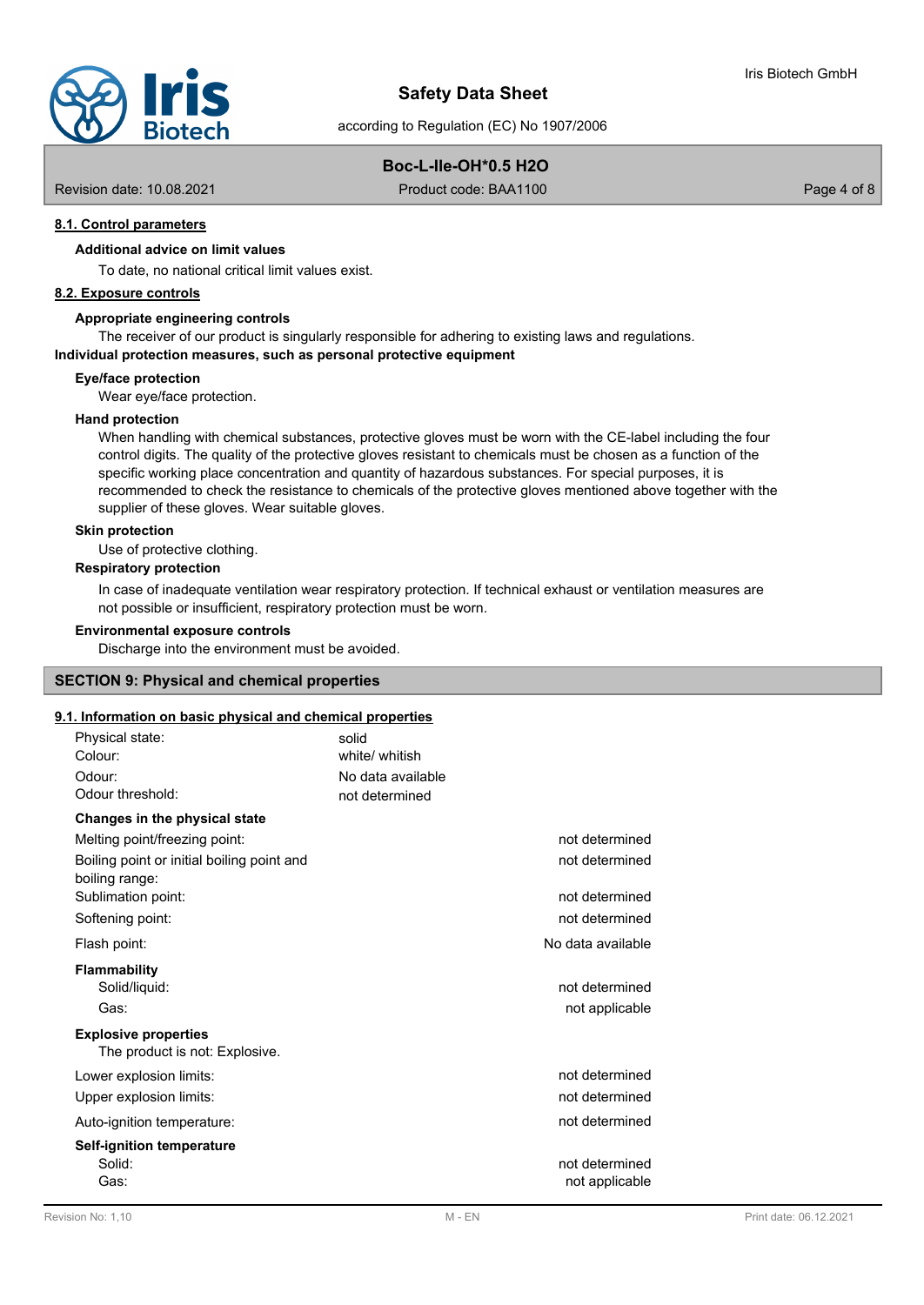

| <b>Boc-L-lle-OH*0.5 H2O</b>                                                                                               |                       |             |  |  |
|---------------------------------------------------------------------------------------------------------------------------|-----------------------|-------------|--|--|
| Revision date: 10.08.2021                                                                                                 | Product code: BAA1100 | Page 5 of 8 |  |  |
| Decomposition temperature:                                                                                                | not determined        |             |  |  |
| pH-Value:                                                                                                                 | not determined        |             |  |  |
| Water solubility:                                                                                                         | No data available     |             |  |  |
| Solubility in other solvents<br>not determined                                                                            |                       |             |  |  |
| Partition coefficient n-octanol/water:                                                                                    | not determined        |             |  |  |
| Vapour pressure:                                                                                                          | not determined        |             |  |  |
| Density:                                                                                                                  | not determined        |             |  |  |
| Relative vapour density:                                                                                                  | not determined        |             |  |  |
| 9.2. Other information                                                                                                    |                       |             |  |  |
| Information with regard to physical hazard classes<br>Sustaining combustion:<br>Oxidizing properties<br>No data available | No data available     |             |  |  |
| Other safety characteristics                                                                                              |                       |             |  |  |
| Solvent content:                                                                                                          | No data available     |             |  |  |
| Solid content:                                                                                                            | not determined        |             |  |  |
| Evaporation rate:                                                                                                         | not determined        |             |  |  |
| <b>Further Information</b>                                                                                                |                       |             |  |  |
| <b>SECTION 10: Stability and reactivity</b>                                                                               |                       |             |  |  |
|                                                                                                                           |                       |             |  |  |

#### **10.1. Reactivity**

No data available

## **10.2. Chemical stability**

Stable under recommended storage conditions.

# **10.3. Possibility of hazardous reactions**

No data available

## **10.4. Conditions to avoid**

Protect from moisture. Keep away from heat.

#### **10.5. Incompatible materials**

Oxidizing agents, strong.

#### **10.6. Hazardous decomposition products**

Thermal decomposition can lead to the escape of irritating gases and vapours. In case of fire may be liberated: Carbon dioxide (CO2). Carbon monoxide (CO). Nitrogen oxides (NOx).

## **Further information**

In case of fire: See chapter 5.

## **SECTION 11: Toxicological information**

## **11.1. Information on hazard classes as defined in Regulation (EC) No 1272/2008**

## **Toxicocinetics, metabolism and distribution**

#### No data available

## **Acute toxicity**

Based on available data, the classification criteria are not met.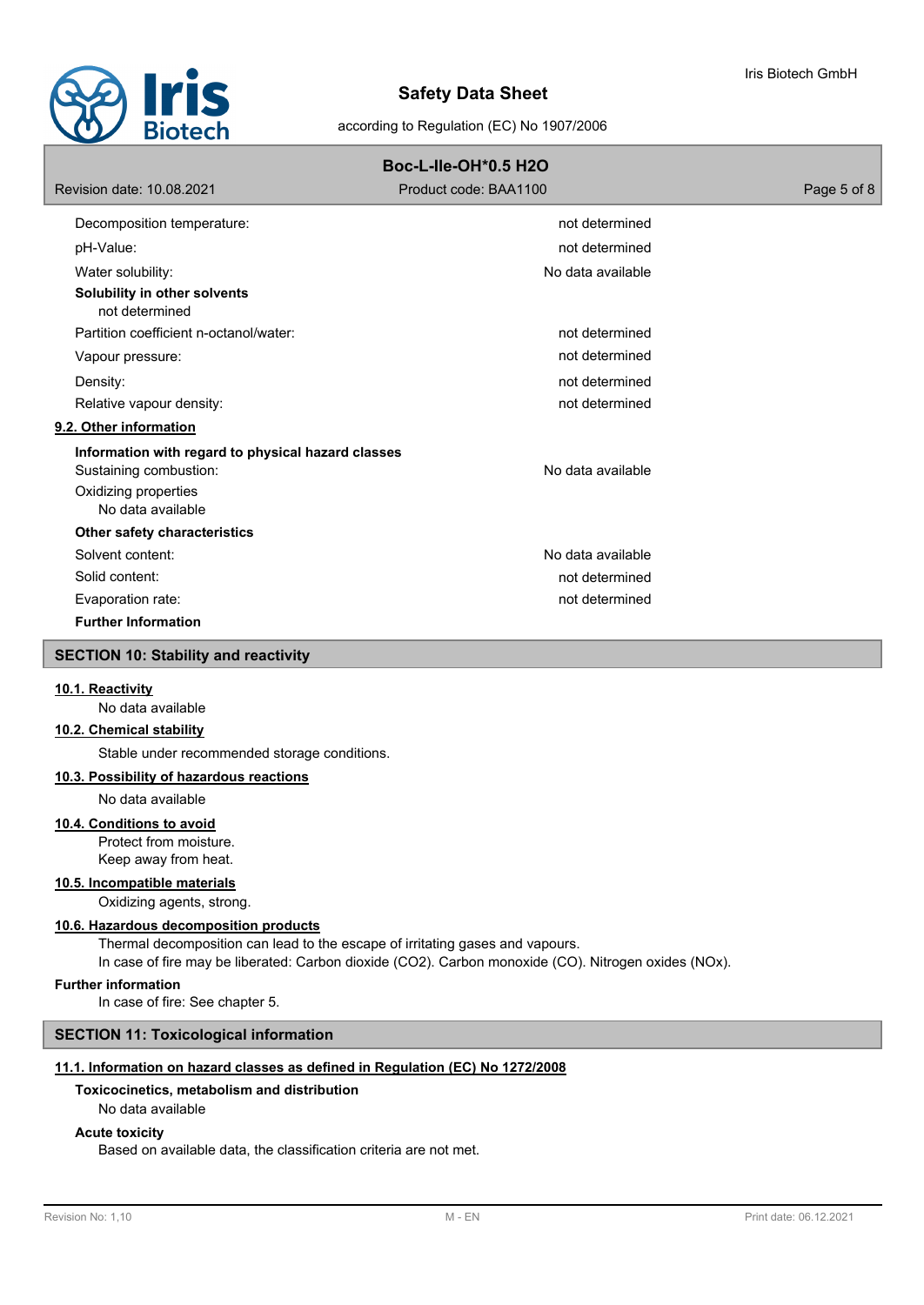

# **Boc-L-Ile-OH\*0.5 H2O**

Revision date: 10.08.2021 **Product code: BAA1100** Product code: BAA1100

## **Irritation and corrosivity**

Based on available data, the classification criteria are not met.

## **Sensitising effects**

Based on available data, the classification criteria are not met.

#### **Carcinogenic/mutagenic/toxic effects for reproduction**

Based on available data, the classification criteria are not met.

IARC: No component of this product present at levels greater than or equal to 0.1% is identified as probable, possible or confirmed human carcinogen by IARC.

#### **STOT-single exposure**

Based on available data, the classification criteria are not met.

#### **STOT-repeated exposure**

Based on available data, the classification criteria are not met.

## **Aspiration hazard**

Based on available data, the classification criteria are not met.

## **Specific effects in experiment on an animal**

No data available

## **Additional information on tests**

The substance is classified as not hazardous according to regulation (EC) No 1272/2008 [CLP].

#### **Practical experience**

No data available

#### **Further information**

RTECS: No data available

Caution! To the best of our knowledge the toxicological properties of this material have not been thoroughly investigated.

Handle in accordance with good industrial hygiene and safety practice.

## **SECTION 12: Ecological information**

#### **12.1. Toxicity**

No data available

## **12.2. Persistence and degradability**

No data available

#### **12.3. Bioaccumulative potential**

No data available

## **12.4. Mobility in soil**

No data available

# **12.5. Results of PBT and vPvB assessment**

PBT/vPvB assessment not available as chemical safety assessment not required/not conducted.

# **12.7. Other adverse effects**

Warning - substance not yet tested completely.

## **Further information**

Avoid release to the environment.

# **SECTION 13: Disposal considerations**

# **13.1. Waste treatment methods**

## **Disposal recommendations**

Dispose of waste according to applicable legislation. Consult the appropriate local waste disposal expert about waste disposal. Handle contaminated packages in the same way as the substance itself.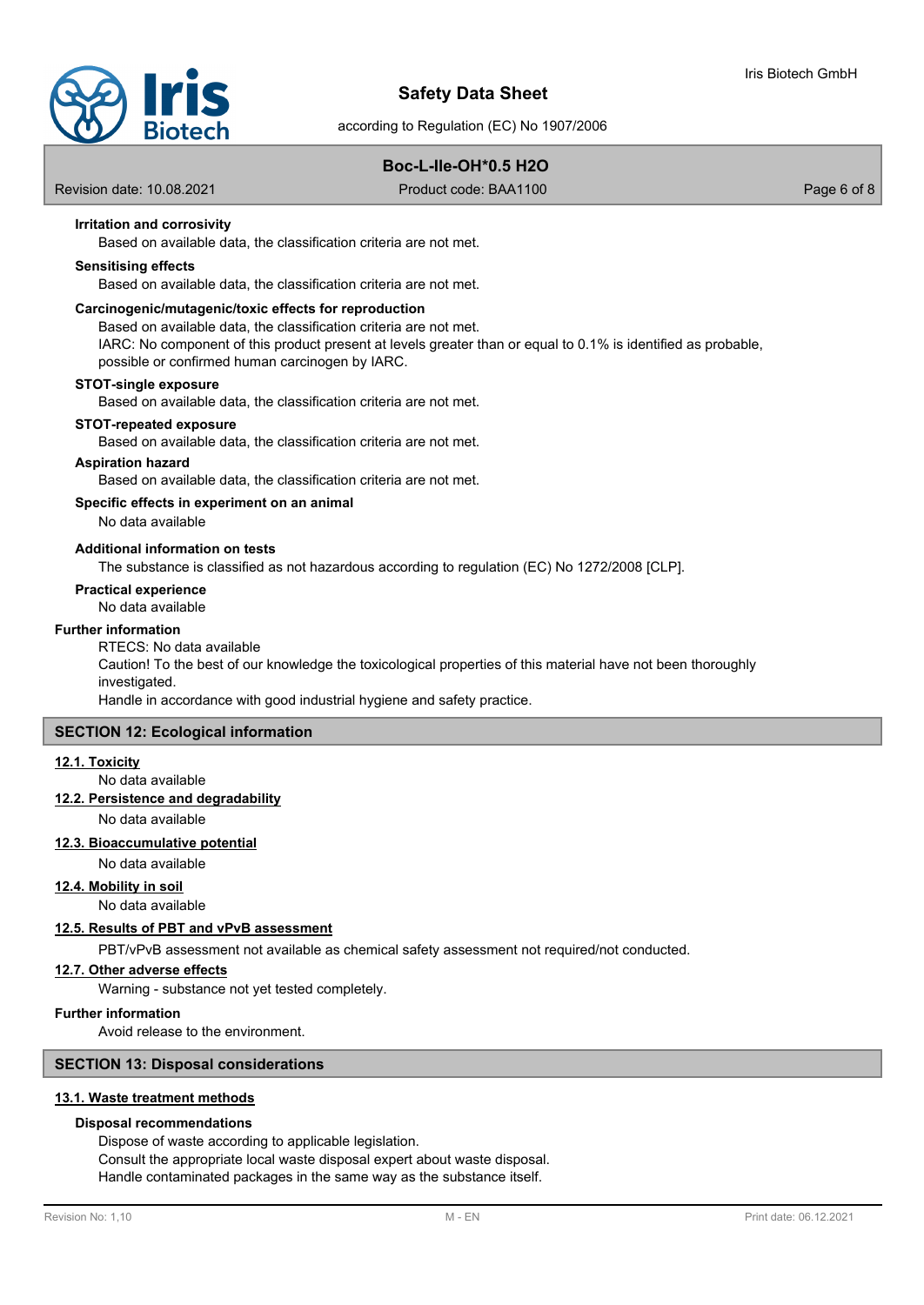

# **Boc-L-Ile-OH\*0.5 H2O**

Revision date: 10.08.2021 **Product code: BAA1100** Product code: BAA1100

## **Contaminated packaging**

Wash with plenty of water. Completely emptied packages can be recycled.

# **SECTION 14: Transport information**

| Land transport (ADR/RID)                                                                                                             |                                                                                                                                                                       |  |
|--------------------------------------------------------------------------------------------------------------------------------------|-----------------------------------------------------------------------------------------------------------------------------------------------------------------------|--|
| 14.2. UN proper shipping name:                                                                                                       | No dangerous good in sense of these transport regulations.                                                                                                            |  |
| Inland waterways transport (ADN)                                                                                                     |                                                                                                                                                                       |  |
| 14.2. UN proper shipping name:                                                                                                       | No dangerous good in sense of these transport regulations.                                                                                                            |  |
| <b>Marine transport (IMDG)</b>                                                                                                       |                                                                                                                                                                       |  |
| 14.2. UN proper shipping name:                                                                                                       | No dangerous good in sense of these transport regulations.                                                                                                            |  |
| Air transport (ICAO-TI/IATA-DGR)                                                                                                     |                                                                                                                                                                       |  |
| 14.2. UN proper shipping name:                                                                                                       | No dangerous good in sense of these transport regulations.                                                                                                            |  |
| 14.5. Environmental hazards                                                                                                          |                                                                                                                                                                       |  |
| ENVIRONMENTALLY HAZARDOUS:                                                                                                           | No                                                                                                                                                                    |  |
| 14.6. Special precautions for user                                                                                                   |                                                                                                                                                                       |  |
| No information available.                                                                                                            |                                                                                                                                                                       |  |
| 14.7. Maritime transport in bulk according to IMO instruments                                                                        |                                                                                                                                                                       |  |
| not applicable                                                                                                                       |                                                                                                                                                                       |  |
| <b>SECTION 15: Regulatory information</b>                                                                                            |                                                                                                                                                                       |  |
|                                                                                                                                      | 15.1. Safety, health and environmental regulations/legislation specific for the substance or mixture                                                                  |  |
| EU regulatory information                                                                                                            |                                                                                                                                                                       |  |
| Information according to 2012/18/EU<br>(SEVESO III):                                                                                 | Not subject to 2012/18/EU (SEVESO III)                                                                                                                                |  |
| <b>Additional information</b>                                                                                                        |                                                                                                                                                                       |  |
| Safety Data Sheet according to Regulation (EC) No. 1907/2006 (REACH)                                                                 |                                                                                                                                                                       |  |
| National regulatory information                                                                                                      |                                                                                                                                                                       |  |
| Water hazard class (D):                                                                                                              | 3 - highly hazardous to water                                                                                                                                         |  |
| 15.2. Chemical safety assessment                                                                                                     |                                                                                                                                                                       |  |
| For this substance a chemical safety assessment has not been carried out.                                                            |                                                                                                                                                                       |  |
| <b>SECTION 16: Other information</b>                                                                                                 |                                                                                                                                                                       |  |
| Abbreviations and acronyms<br>IMDG: International Maritime Code for Dangerous Goods<br>IATA: International Air Transport Association | ADR: Accord européen sur le transport des marchandises dangereuses par Route<br>(European Agreement concerning the International Carriage of Dangerous Goods by Road) |  |

GHS: Globally Harmonized System of Classification and Labelling of Chemicals

EINECS: European Inventory of Existing Commercial Chemical Substances

ELINCS: European List of Notified Chemical Substances

CAS: Chemical Abstracts Service

LC50: Lethal concentration, 50%

LD50: Lethal dose, 50%

CLP: Classification, labelling and Packaging

REACH: Registration, Evaluation and Authorization of Chemicals

GHS: Globally Harmonised System of Classification, Labelling and Packaging of Chemicals UN: United Nations